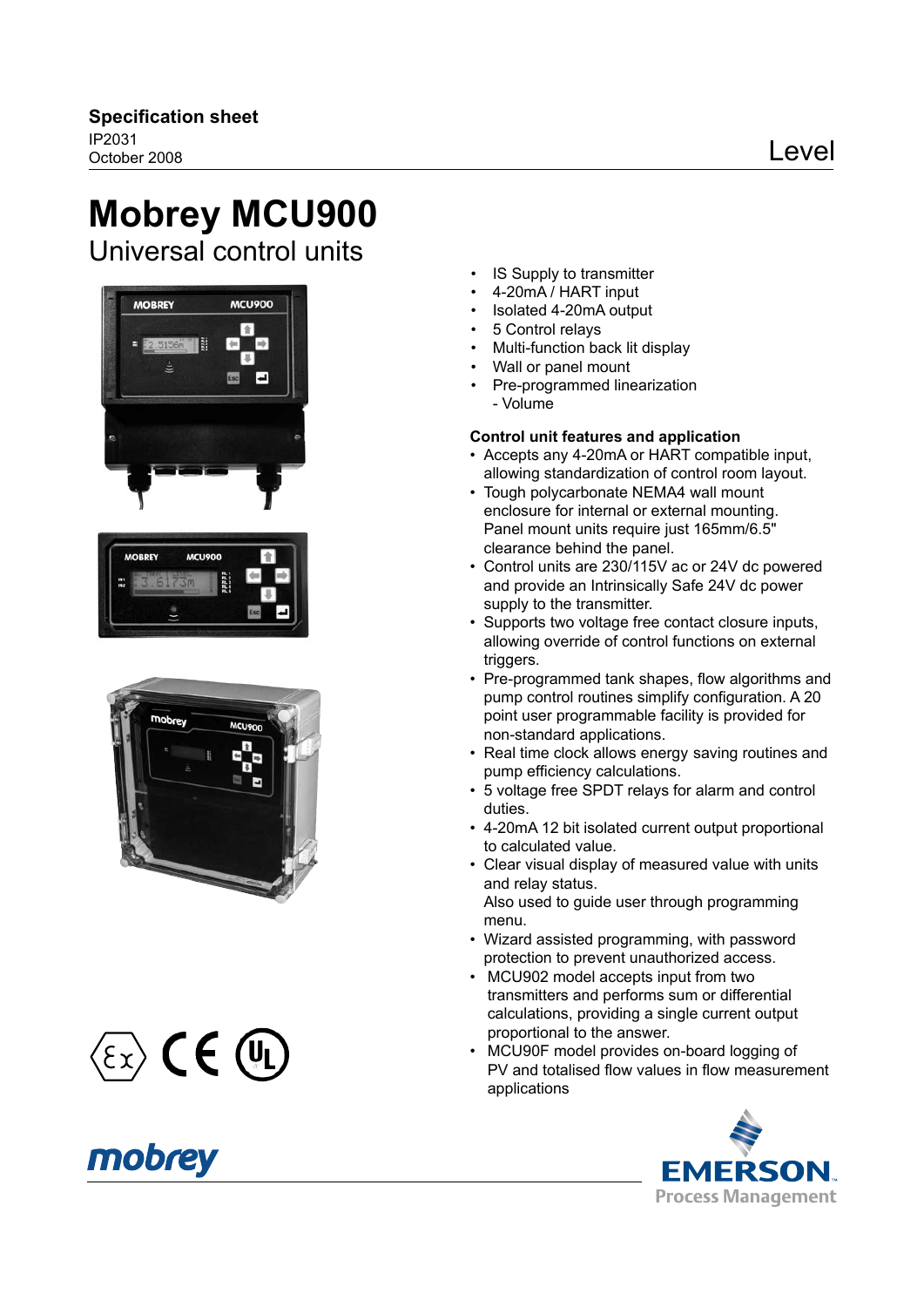#### **Introduction**

The MCU900 series of wall and panel mount control units provide comprehensive control functionality for any 4-20mA or HART compatible transmitter. A back-lit display gives clear visual indication of the measured value and status of all inputs and outputs. Mounted in a non-hazardous area, the MCU900 provides a protected 24V dc power supply to the transmitter, which may be installed in a hazardous area.

The input signal from the transmitter may be offset. dampened, scaled and linearized as required. A range of pre-programmed linearization algorithms are user selectable.

The 4-20mA output signal may also be scaled to re-transmit all or just part of the input signal or calculated value.

Five relays are provided and are fully feld programmable to perform a wide variety of control, fault indication or alarm duties. The MCU900 is confgured using an integral 6 button keypad and an easy to navigate menu structure. Many popular configurations are "Wizard assisted", enabling fast and accurate programming.

Typical measurements include level, volume and distance measurement, as well as open channel flow measurement in Parshall fumes & over weirs.

#### **Transmitter capability**

When any Mobrey HART transmitter is connected, the MCU will recognise the trnasmitter and allow full access to and programming of the transmitter configuration parameters, eliminating the need for any other HART programming device.

Any other HART transmitter can be connected to the MCU - in this case the MCU will recognize the transmitter as an "unknown instrument" and will allow access to and programming of the Universal and Common Pratice HART commands.

#### **Display**

4 line back-lit display



Return to previous screen

Confirms data entry

4 direction keys allow navigation around the programming menu

Front panel display and keypad (imperial display shown)

MCU will operate with any 2 wire 4-20mA transmitter, providing power to the loop. In the case of I.S. transmitters mounted in hazardous areas, the power supply is fully protected and there is no need for any external I.S. barrier.

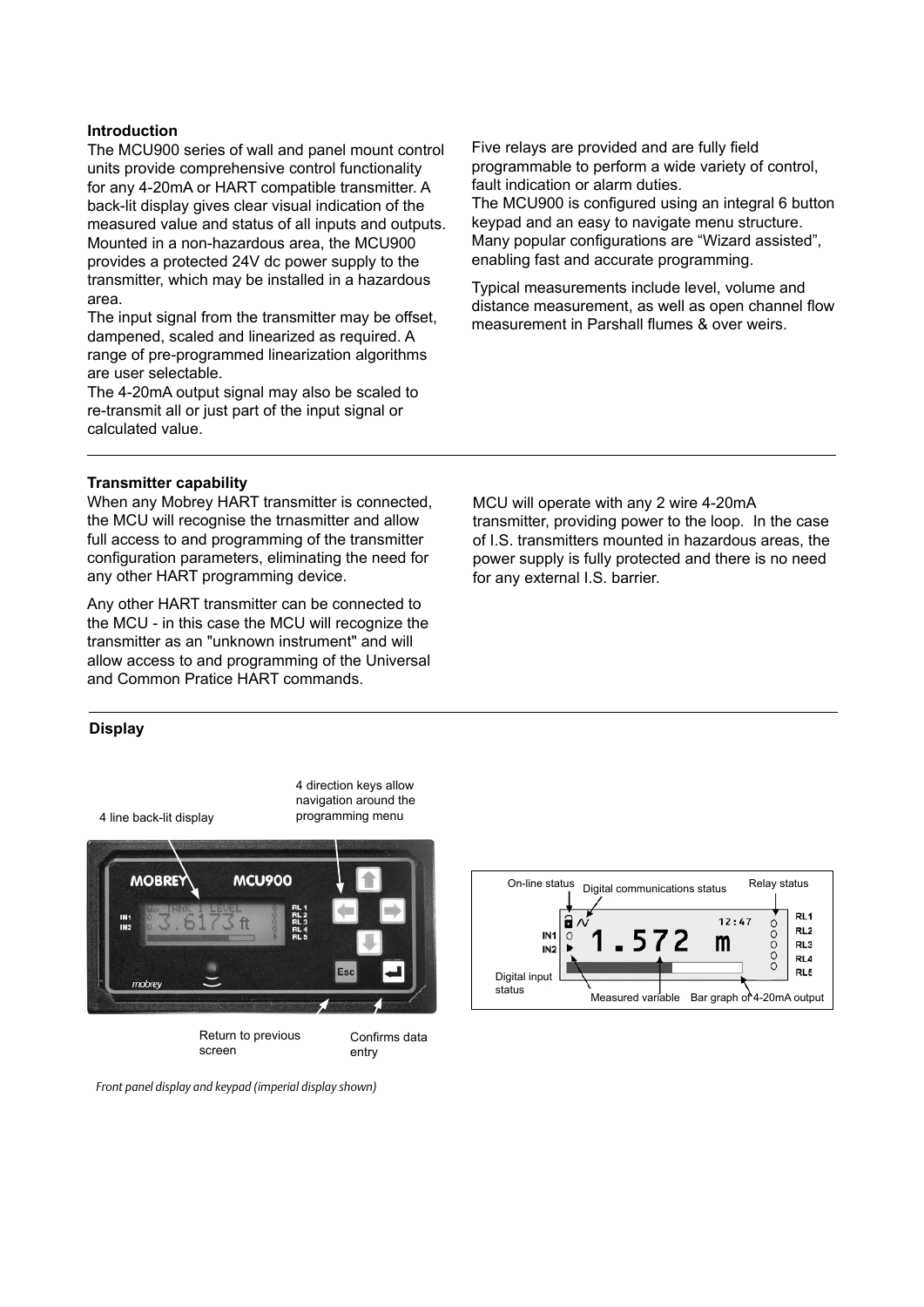#### **MCU Flow logging system**

In many instances, it is required that the flow and totalised flow be logged for download at a later date. The MSP flow logging system has an on-board logger which can log up to 7000 samples at user definable intervals. In the event of flow exceeding a limit value, fast logging is automatically triggered until the flow reverts to normal.

In addition, 365 daily totalised fow values are also logged along with the maximum instantaneous flow during each 24 hour period.

A second totaliser is provided to totalise cumulative flow through the flow structure.

All data is real time stamped and stored for download via an RS232 connection on the control unit.

Data can be collected using a portable PC, and is easily stored and manipulated using the Mobrey LogView windows software. See brochure IP122 for full details of Mobrey LogView.



#### **Differential level system Set-up procedure**

It is sometimes necessary to know the difference in two levels, for example, across an inlet screen where the level difference is an indicator of the state of the screen

The MSP differential level system is designed to operate with two HART level transmitters, and can be programmed to perform calculations on the two input signals -

- Level, contents/volume or flow under transmitter 1
- Level, contents/volume or flow under transmitter 2
- Level difference between transmitter 1 and 2
- Sum of the level, contents or flow under both transmitters

The control relays and current output can driven by any of these functions, and the display can be confgured to show the reading of each transmitter plus either the difference or the sum of the readings. The MSP transmitters used in this application are HART/SMART and are connected in series on a simple two wire bus.